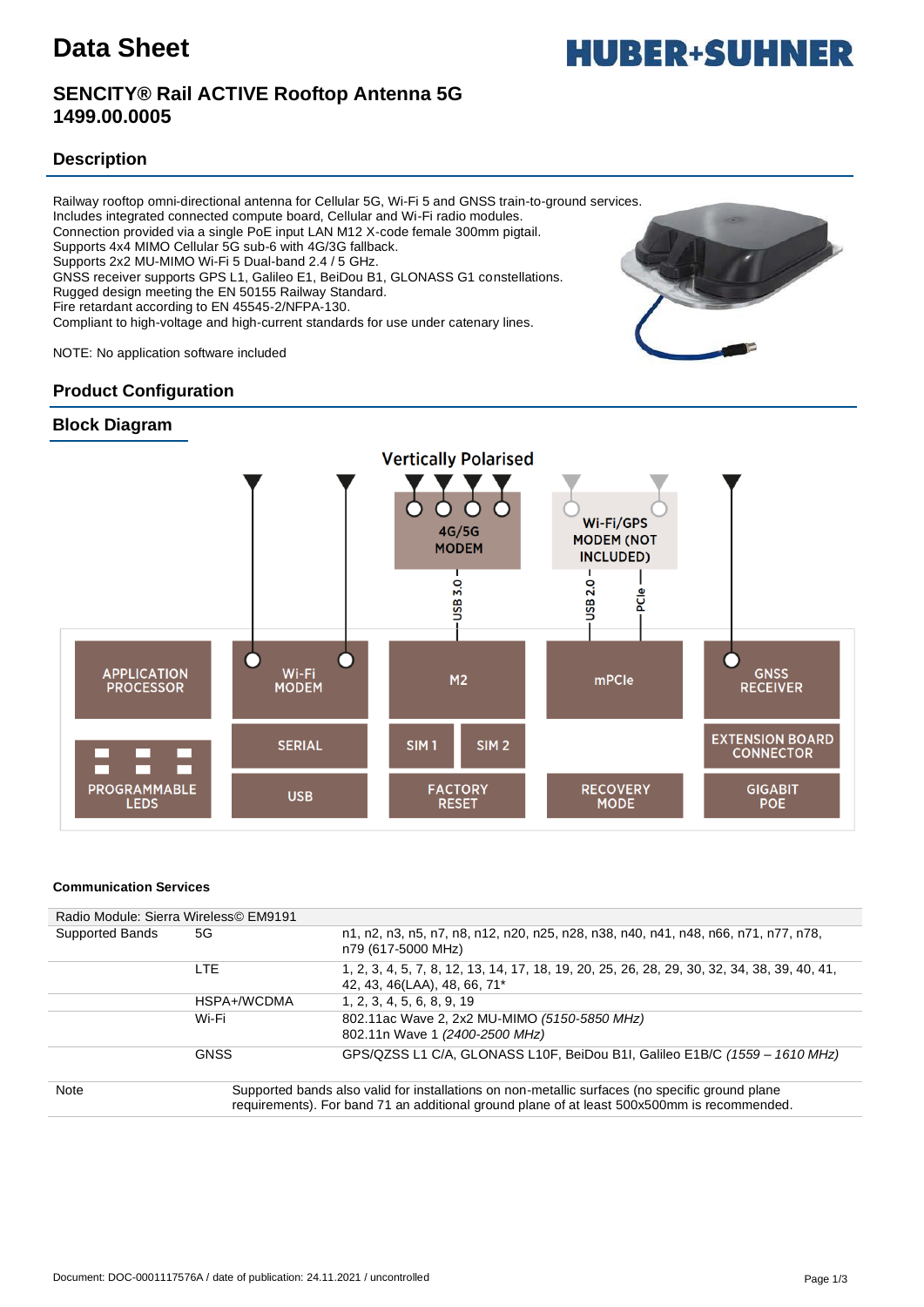# **Data Sheet**

## **SENCITY® Rail ACTIVE Rooftop Antenna 5G 1499.00.0005**

#### **Mechanical Data**

Dimensions (mm) 84 x 368 x 425 (Height x Width xDepth) Weight (kg) 7.34 (without packaging)

High-voltage-protection: no voltage on RF port, if the catenary line touches the antenna (EN 50124-1, 3.8 kVDC, 27.5 kVAC, 1min). High-current-protection: Designed acc. to UIC 533, DC-grounded antenna element (protection against lightning and short circuit with catenary lines(40kA/0.125s).

Corrosion: Low corrosion design acc. to MIL-DTL-14072(E), 96 hours Salt Spray test.

Mounting: Shall be installed in longitudinal position to the wind/driving direction.

Suitable for installation on high speed trains with a maximum speed of 500 km/hr.

4x composite sealing washers included for silicone-free sealing of the mounting screws.

#### **Electrical Data**

Memory **4GB RAM** Storage 16GB eMMc

Processor 2x ARM Cortex-A72 1.6GHz, 4x ARM Cortex-A53 1.26GHz, 2x ARM Cortex-M4F 266MHz Operating System Embedded Linux Debian 10, Linux 5.4 kernel operating system Ethernet 1x LAN M12 X-code female 300mm pigtail Power input Power input Poet + Class 4 (802.3at) Interfaces 1x M.2 key B, USB 3.0, 2x SIM slots (2FF) 1x mPCIe , USB 2.0, PCIe

6x LED status indicators

2x integrated SIM slots (2FF form factor), remote SIM module connection possible. Preinstalled firmware Debian 10, Linux 5.4 kernel operating system, preconfigured for basic connectivity.

This Product is compliant with the Radio Equipment Directive 2014/53/EU EMC: EN50121-3-2 (2016), EN55032 (2015+A11:2020) - CISPR 32 ETSI EN 303 413 V.1.1.1 (2017-06) ETSI EN 301 489-1 V2.2.3 (2019-03) ETSI EN 301 489-19 V2.1.1 (2019-04)

#### **Environmental Data**

| Environmental conditions                  | outdoor                   |
|-------------------------------------------|---------------------------|
| Operation temperature (°C)                | $-40$ to 85               |
| Storage temperature (°C)                  | $-40$ to 85               |
| Transport temperature (°C)                | $-40$ to 85               |
| IP rating                                 | IP69                      |
| Flammability rating                       | EN 45545-2 R24 HL3        |
| Solar radiation                           | <b>UL 746C. F1</b>        |
| 2011/65/EU (RoHS - including<br>2015/863) | compliant acc. Annex III  |
| Lead-free soldered                        | yes                       |
| WEEE 2012/19/EU                           | no special marking needed |
| REACH 1907/2006/EC                        | compliant                 |

Flammability rating: EN45545-2:2013 + A1:2015, NFPA-130:2017 Tested according to ISO 4589-2:2017, NFX 70-100-1:2006, ISO 5659-2:2011.

Environmental tests: EN 50155:2018-05

§13.4.6 EN 60068-2-1:2008-01 Cold temperature test Ab, -40°C, 16h §13.4.5 EN 60068-2-2:2008-01 Dry heat test Be +85°C, 16h §13.4.7 EN 60068-2-30:2006-06 Damp heat cyclic test Db, +25/55°C, 2 cycles §13.4.10 EN 60068-2-11:2000-02 Salt mist test, 96h §13.4.11 EN 61373:2011-04 § 8, Cat. 1B Broadband Random Vibration §13.4.11 EN 61373:2011-04 § 9, Cat. 1B Increased Random Vibration §13.4.11 EN 61373:2011-04 § 10, Cat. 1B Mechanical shock §13.4.12 Ingress Protection EN 60529:2014-09 IP6X, IPX7, IPX9